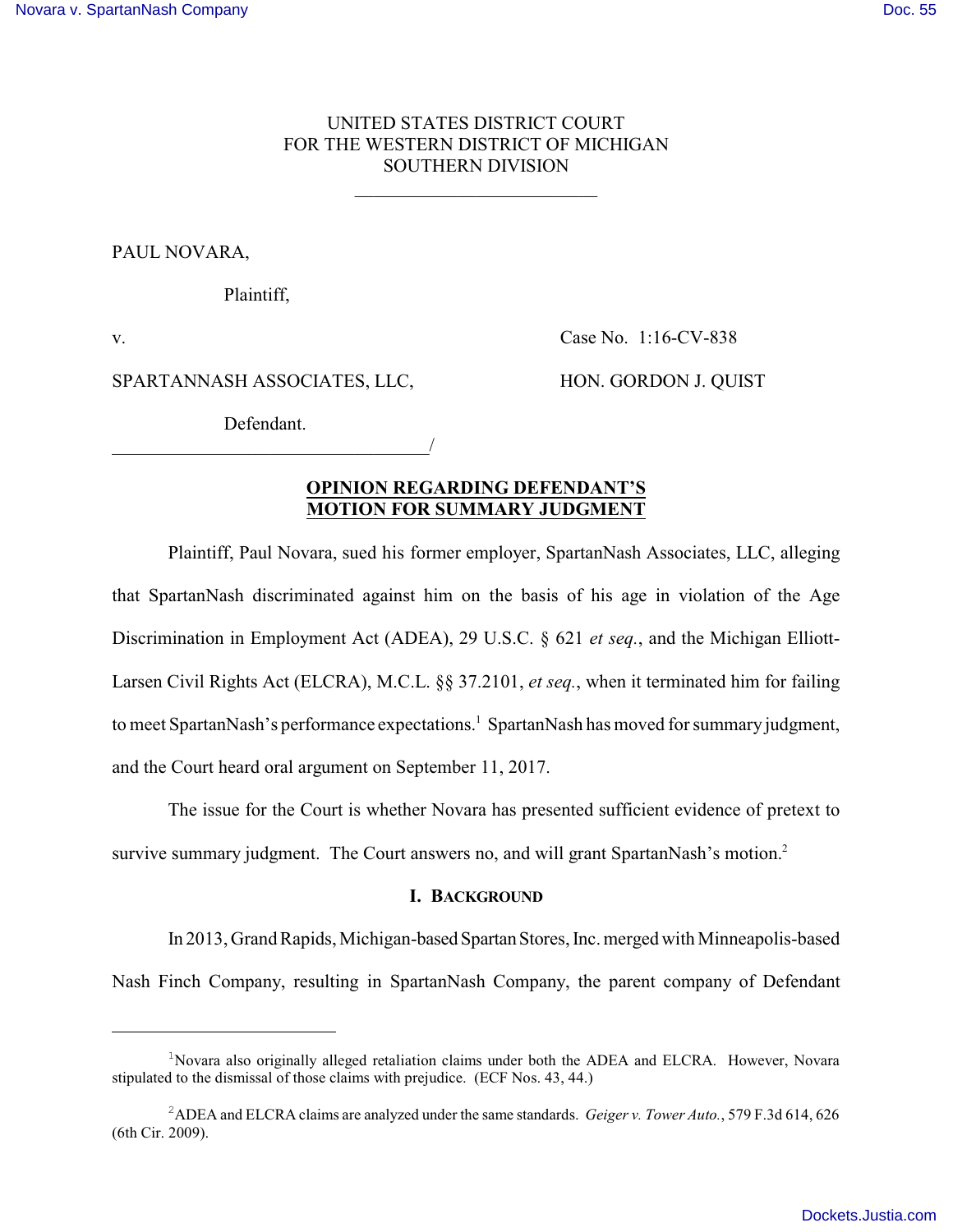SpartanNash. (ECF No. 46-2 at PageID.148.) Prior to the merger, Spartan operated grocery distribution and retail stores in Michigan, Indiana, and Ohio, and Nash operated a wholesale grocery network and grocery distribution centers for military commissaries and exchanges. (*Id.*) The merger was announced in July 2013 and completed in November 2013. (ECF No. 46-6 at PageID.179–80.)

Novara had been employed by Nash. Novara began working for Nash in 2006 as a merchandiser and eventually became a category manager. (*Id.* at PageID.175–76.) At the time of the merger, Novara was the category manager for general merchandise, which included items such as pet supplies, brooms, mops, and aluminum foil. For a brief time, Novara was also responsible for candy, gum, and mints. (*Id.* at PageID.177.) Nash also had another category manager for general merchandise who separately handled health and beauty care. (*Id.*) The two category managers also had some administrative support. (*Id.*) For several months after the merger, Novara assumed responsibility for Nash's health and beauty care products as the two companies combined and Nash employees began to leave. (*Id.*)

At the time of the merger, Novara had been reporting to Roy Fossum at Nash. (*Id.*) Novara served as Fossum's lead person during the transition period for merger-related work. (ECF No. 47-2 at PageID.318.) This work included training legacy Spartan employees who visited Minneapolis about the Nash-side of the business, including category management. (ECF No. 46-6 at PageID.182–83, 196.) Novara continued to report to Fossum until June 2014, when Fossum accepted a position in Omaha, Nebraska. (ECF No. 48-2 at PageID.407.) From June to August 2014, Novara reported to Karen Bakewell, Spartan's Director of General Merchandise/Health and Beauty Care (GM/HBC). (ECF No. 46-6 at PageID.182.) Based on his discussions with Fossum, who had worked with Bakewell for a period of time following the merger, as well as Novara's own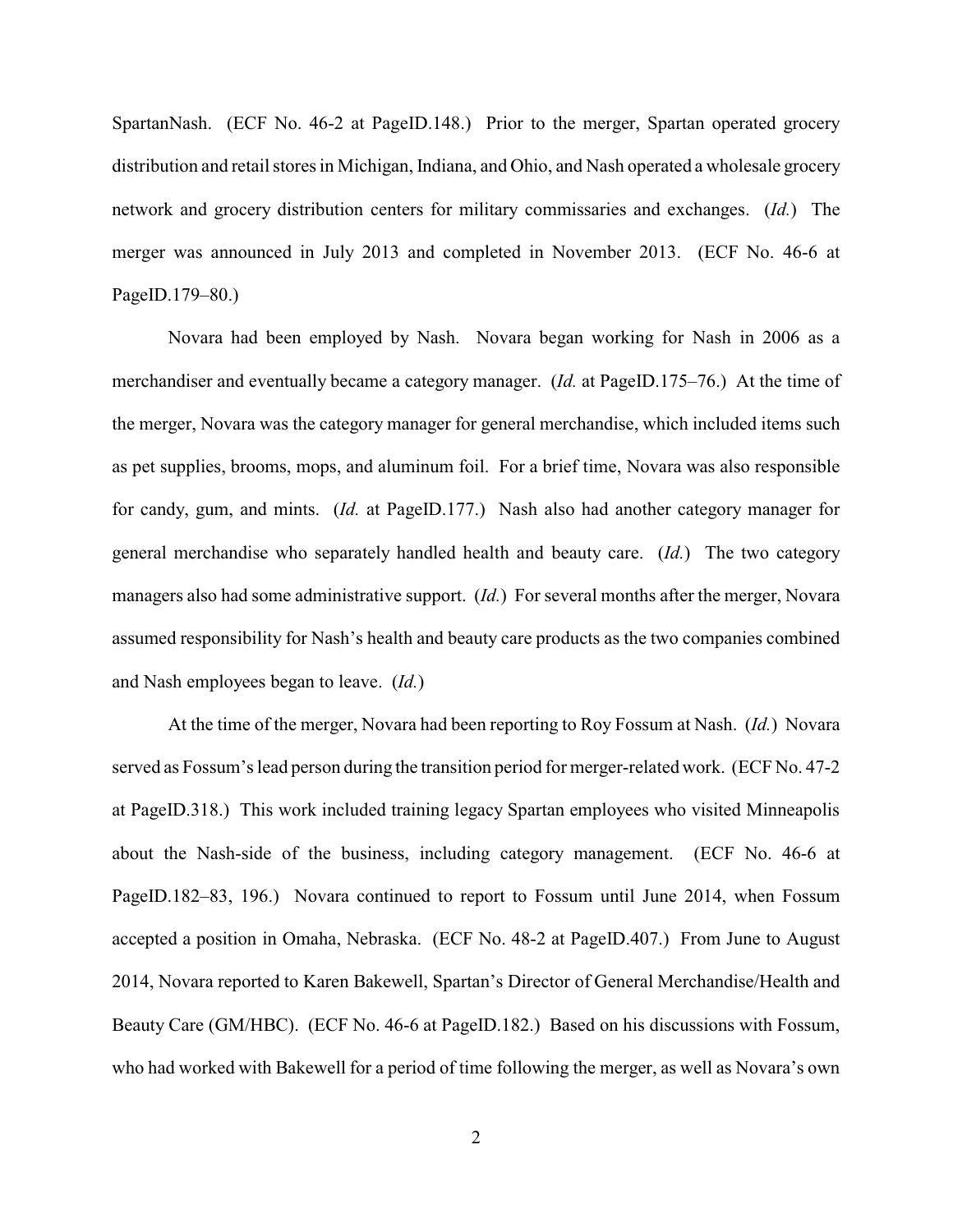interactions with Bakewell, Novara concluded that Bakewell was very detail oriented, "wanted control of absolutely everything," and was a difficult supervisor. (*Id.* at PageID.186–87.)

After the merger was completed, Novara accepted an offer to move to Grand Rapids to continue working as a category manager for SpartanNash. (*Id.* at PageID.180–81.) Novara moved to Grand Rapids in August 2014. (*Id.* at PageID.178.) Novara received SpartanNash's standard relocation package and, at Novara's request, an additional \$10,000 to help offset the fees Novara paid to sell his house. (*Id.* at PageID.181.) Novara also requested a pay raise, but SpartanNash denied the request, in part, because Novara would already be the highest-paid category manager at SpartanNash in the CM/HBC area. (*Id.*; ECF No. 46-4 at PageID.164.)

Novara continued to report to Bakewell when he moved to Grand Rapids. Novara was 61 years old when he began reporting to Bakewell, and Bakewell was 58 years old. (ECF No. 46-6 at PageID.174; ECF No. 46-2 at PageID.148.) In contrast to Nash, where Novara had been one of only two GM/HBC managers and was assisted by two assistant categorymanagers and one administrative employee (ECF No. 46-6 at PageID.177), in Grand Rapids with SpartanNash, Novara was one of nine GM/HBC categorymanagers, all of whom reported to Bakewell. (ECF No. 46-2.) Novara was assigned to work in a "pod" with two other category managers, Cassandra Nino and Dan Kowalski, and an administrative assistant to support those three category managers. (ECF No. 46-6 at PageID.187–88.) As part of the consolidation of GM/HBC category management in Grand Rapids, Bakewell reallocated categories among categorymanagers by product line, and assigned Novara pet supplies, batteries, continuities (for example, a piece-of-the-week program that could be combined as a set, such as pots and pans), dollar (products that can be sold for a dollar), and closeouts (overstock products that can be sold at a deep discount). (*Id.* at PageID.188; ECF No. 46-3 at PageID.156.) Bakewell considered those categories a "starter desk," meaning that they were a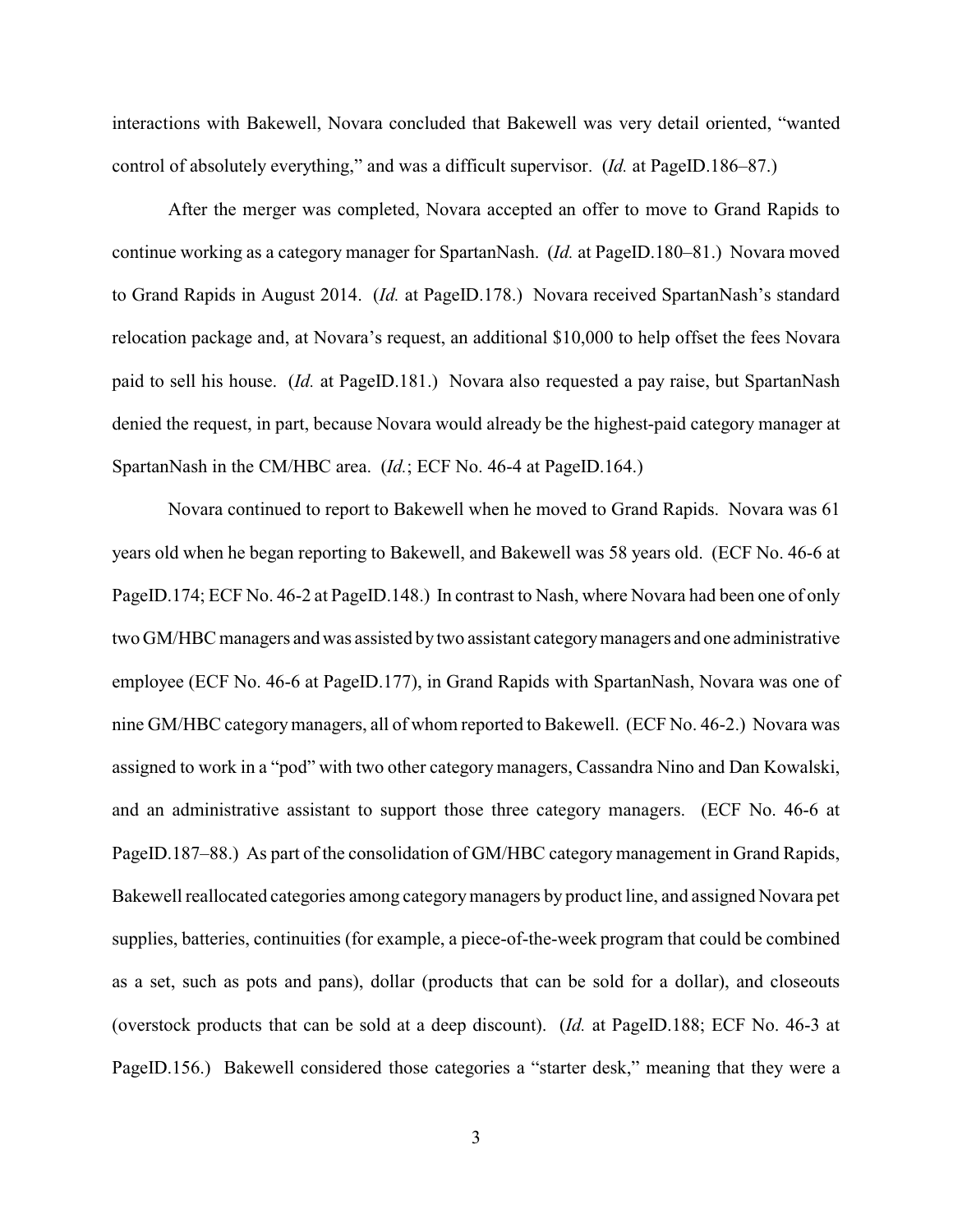smaller number of less-complex categories that would allow Novara to learn the new system, and he would be assigned additional general merchandise categories after about six months, once he settled in and learned his new role. (*Id.* at PageID.162.)

Although Bakewell was optimistic about Novara's performance when he began his new position, by the end of 2014, Bakewell noted some issues of concern, particularly Novara's declining sales. *(Id.* at 157.) As part of her process for evaluating category managers' annual performances, Bakewell prepared a scorecard, ranking all of the category managers according to year-end sales results. (ECF No. 46-2 at PageID.148–49.) Novara—the most experienced and highest-paid category manager in Bakewell's group—ranked last overall. (*Id.* at PageID.148–49, 151; ECF No. 46-6 at PageID.212.) Bakewell also noted other performance issues and raised them, along with declining sales, in Novara's annual performance evaluation. Novara acknowledged that his overall total Warehouse Sales were down 7.7% from the prior year for his assigned categories and his Vendor Gross Budget profit margins were down 5.8% for overall Warehouse Sales. (ECF No. 46-6 at PageID.220.) Bakewell stated that Novara "was given a light category assignment [but] he has not been able to manage his business successfully," and that his "[r]esults are very disappointing and [it is] troubling that Paul was unable to implement plans to correct." (*Id.*) Bakewell also noted several areas in which Novara needed improvement, including his knowledge of Spartan systems. (*Id.* at PageID.221–22.) In her overall summary, Bakewell wrote that Novara's performance fell short of the minimum expectations of the position and needed immediate improvement, and that Novara needed "to fulfill his commitment to being all in and generating positive sales and margin results." (*Id.* at PageID.223.)

On April 14, 2015, Bakewell issued Novara a Written Warning and Performance Improvement Plan (PIP) because Novara's sales numbers continued to decline through the first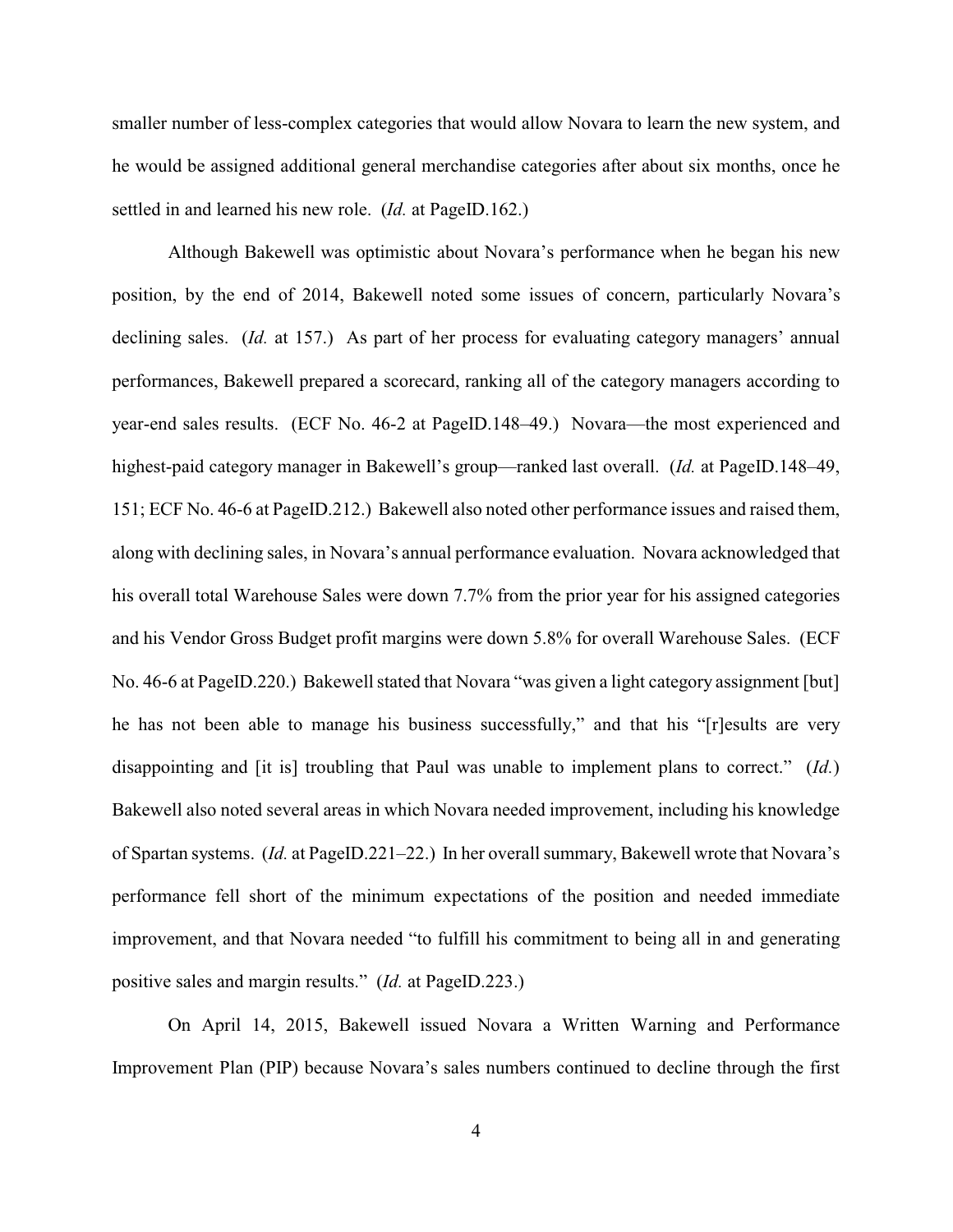quarter of 2015. In addition to declining sales, Bakewell noted other aspects of Novara's performance that required immediate improvement, including the accuracy and timeliness of his work, effective communication, and knowledge of SpartanNash business systems. Bakewell also pointed out that Novara was the only category manager who did not attend the March and April training sessions for AIMIA, a software program used by category managers. (*Id.* at PageID.225–26.) The PIP noted that Novara had been receiving weekly guidance through meetings with Bakewell and that Novara's performance would be reviewed in 30 days. (*Id.* at PageID.224.)

Bakewell continued her weekly meetings with Novara after the PIP and gave Novara an additional 30 days to improve his performance before conducting her review. On June 12, 2015, Bakewell met with Novara to review his progress. Bakewell did observe "effort and some improvement," but she found that his "performance [was] still not meeting expectations." (*Id.* at PageID.229.) In particular, Bakewell observed that Novara's sales were still declining, and he needed immediate improvement in his decision making and accountability. (*Id.*) Bakewell gave Novara an additional 30 days to improve his performance. Novara disagreed with Bakewell's assessment and refused to sign the follow-up document; however, he acknowledged that the sales numbers Bakewell reported were accurate. (*Id.* at PageID.210.) Although Novara admits that Bakewell was not fabricating her criticisms, he believed she was "blowing things out of proportion because everybody was making mistakes." (*Id.* at PageID.211.)

At the end of the 30-day period, Bakewell decided that Novara had not met the requirements of his PIP. A key part of Bakewell's decision was a planogram—a schematic that stores use for planning and execution of product sales—that Novara created for pet supplies that Bakewell considered a "total disaster." (ECF No. 46-3 at PageID.159.) Bakewell received a number of complaints from end users about serious errors in the planogram that precluded its use. (*Id.*) In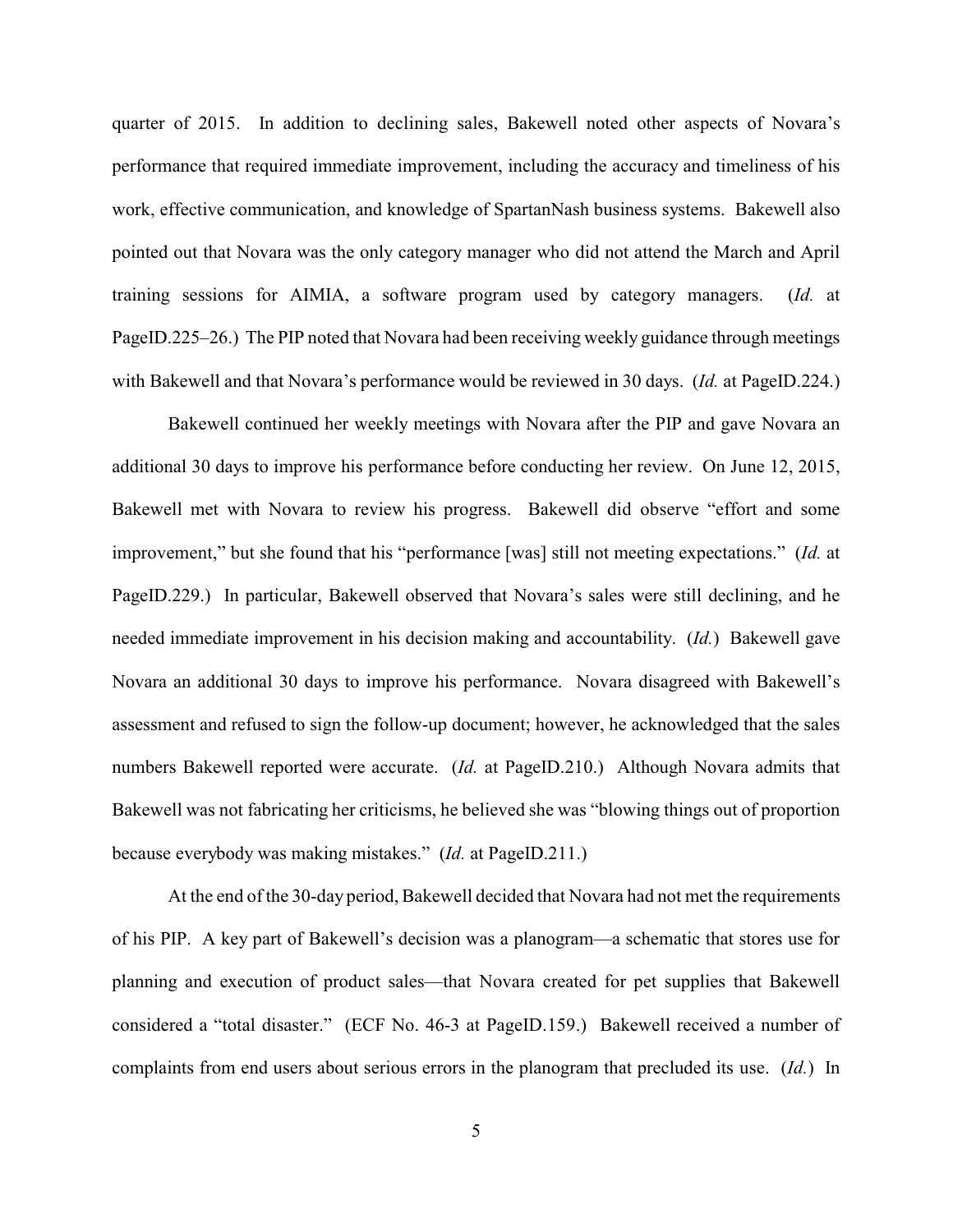particular, the planogram contained numerous discontinued items and failed to specify the markdown process for discontinuing products, and Novara failed to complete purchasing documentation to ensure that new product was on hand. (*Id.*) Bakewell thus had to stop the product "resets" and recall the planogram until it could be corrected. (*Id.*) Consequently, on July 13, 2015, Novara was terminated for performance issues. (ECF No. 46-6 at PageID.213.)

### **II. MOTION STANDARD**

Summary judgment is appropriate if there is no genuine issue as to any material fact and the moving party is entitled to a judgment as a matter of law. Fed. R. Civ. P. 56. Material facts are facts which are defined by substantive law and are necessary to apply the law. *Anderson v. Liberty Lobby, Inc.*, 477 U.S. 242, 248, 106 S. Ct. 2505, 2510 (1986). A dispute is genuine if a reasonable jury could return judgment for the non-moving party. *Id.*

The court must draw all inferences in a light most favorable to the non-moving party, but may grant summary judgment when "the record taken as a whole could not lead a rational trier of fact to find for the non-moving party." *Agristor Fin. Corp. v. Van Sickle*, 967 F.2d 233, 236 (6th Cir. 1992) (quoting *Matsushita Elec. Indus. Co. v. Zenith Radio Corp.*, 475 U.S. 574, 587, 106 S. Ct. 1348, 1356 (1986)). In deciding whether summary judgment is proper, a court may consider "materials in the record, including depositions, electronically stored information, affidavits or declarations, stipulations (including those made for purposes of the motion only), admissions, interrogatory answers, or other materials." Fed. R. Civ. P. 56c)(1)(A).

#### **III. DISCUSSION**

Novara claims that SpartanNash terminated him based on his age. Novara concedes that he has no direct evidence of age discrimination and, therefore, he must establish his claim through circumstantial evidence under the *McDonnell Douglas* burden-shifting framework. (ECF No. 47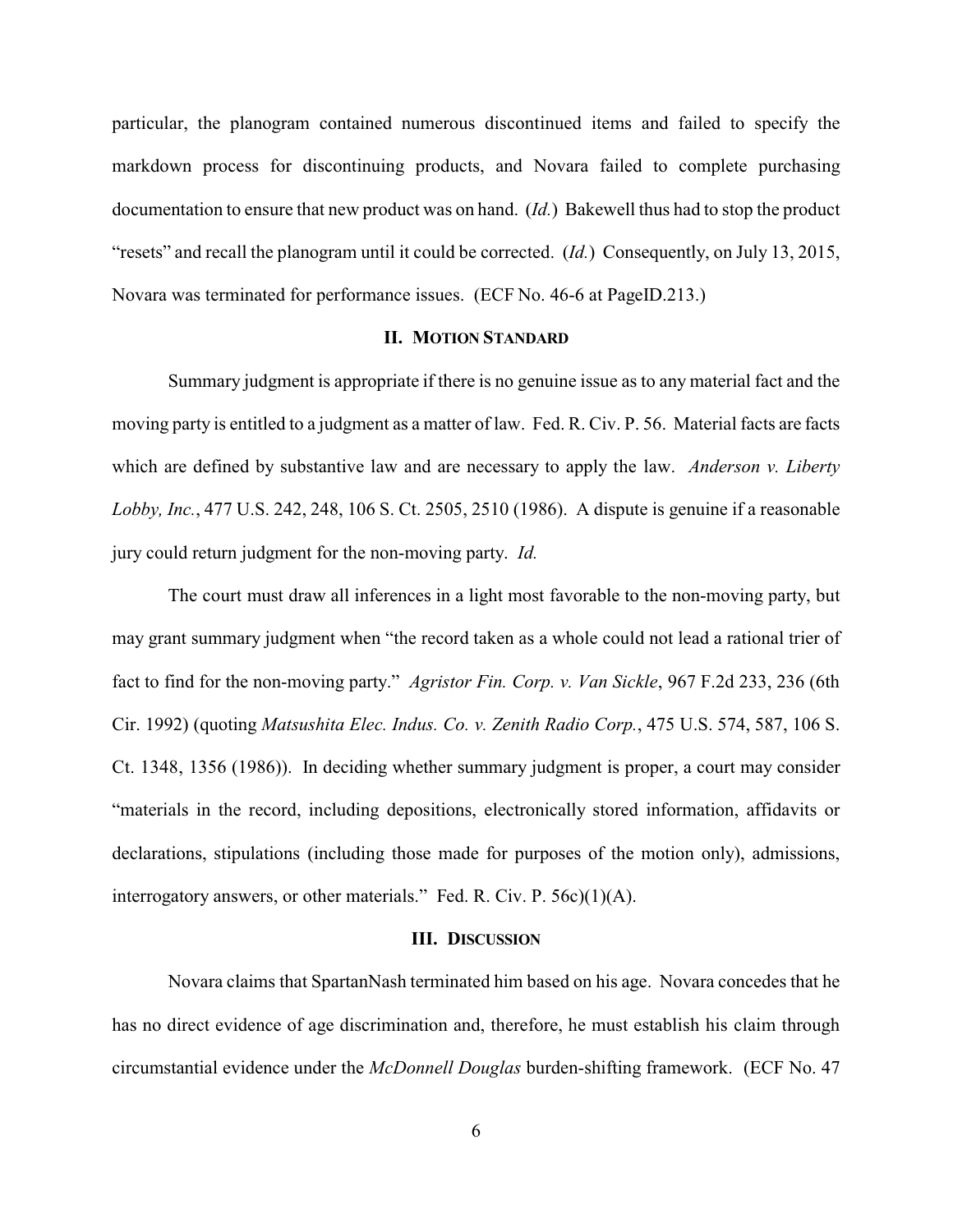at PageID.251.) *See Kline v. Tenn. Valley Auth.*, 128 F.3d 337, 348 (6th Cir. 1997) (applying *McDonnell Douglas* framework to evaluate circumstantial evidence-based ADEA claim). For purposes of its motion, SpartanNash concedes that Novara can establish a prima facie case of age discrimination (ECF No. 46 at PageID.138.), and Novara, in turn, concedes that SpartanNash has offered a legitimate, nondiscriminatory reason—Novara's failure to meet performance expectations—for terminating Novara's employment. (ECF No. 47 at PageID.252.) Thus, the only issue is whether Novara has offered sufficient evidence to create an issue of fact regarding pretext. At bottom, Novara has the burden of showing "by a preponderance of the evidence, that age was the 'but-for' cause" of his termination. *Gross v. FBL Fin. Servs., Inc.*, 557 U.S. 167, 180, 129 S. Ct. 2343, 2352 (2009).

Given the posture of the case, Novara must produce sufficient evidence to show that SpartanNash fabricated its nondiscriminatory explanation to conceal an illegal motive to terminate Novara because of his age. *Chen v. Dow Chem. Co.*, 580 F.3d 394, 400 (6th Cir. 2009) (citing *Clay v. United Parcel Serv., Inc.*, 501 F.3d 695, 703 (6th Cir. 2007)). "An employee can show pretext by offering evidence that the employer's proffered reason had no basis in fact, did not actually motivate its decision, or was never used in the past to discharge an employee." *Smith v. Chrysler Corp.*, 155 F.3d 799, 805–06 (6th Cir. 1998). The first type of rebuttal requires that the employee show the employer's proffered reason for the discharge never happened. *Chattman v. Toho Tenax Am., Inc.*, 686 F.3d 339, 349 (6th Cir. 2012) (citing *Manzer v. Diamond Shamrock Chems. Co.*, 29 F.3d 1078, 1084 (6th Cir. 1994)). The second type requires the employee to admit both the facts supporting the employer's proffered reason *and* that such reason could have motivated the adverse action, and to present evidence that the employer was instead motivated by illegal discrimination. *Id.* (citing *Manzer*). Finally, "[t]he third category of pretext consists of evidence that other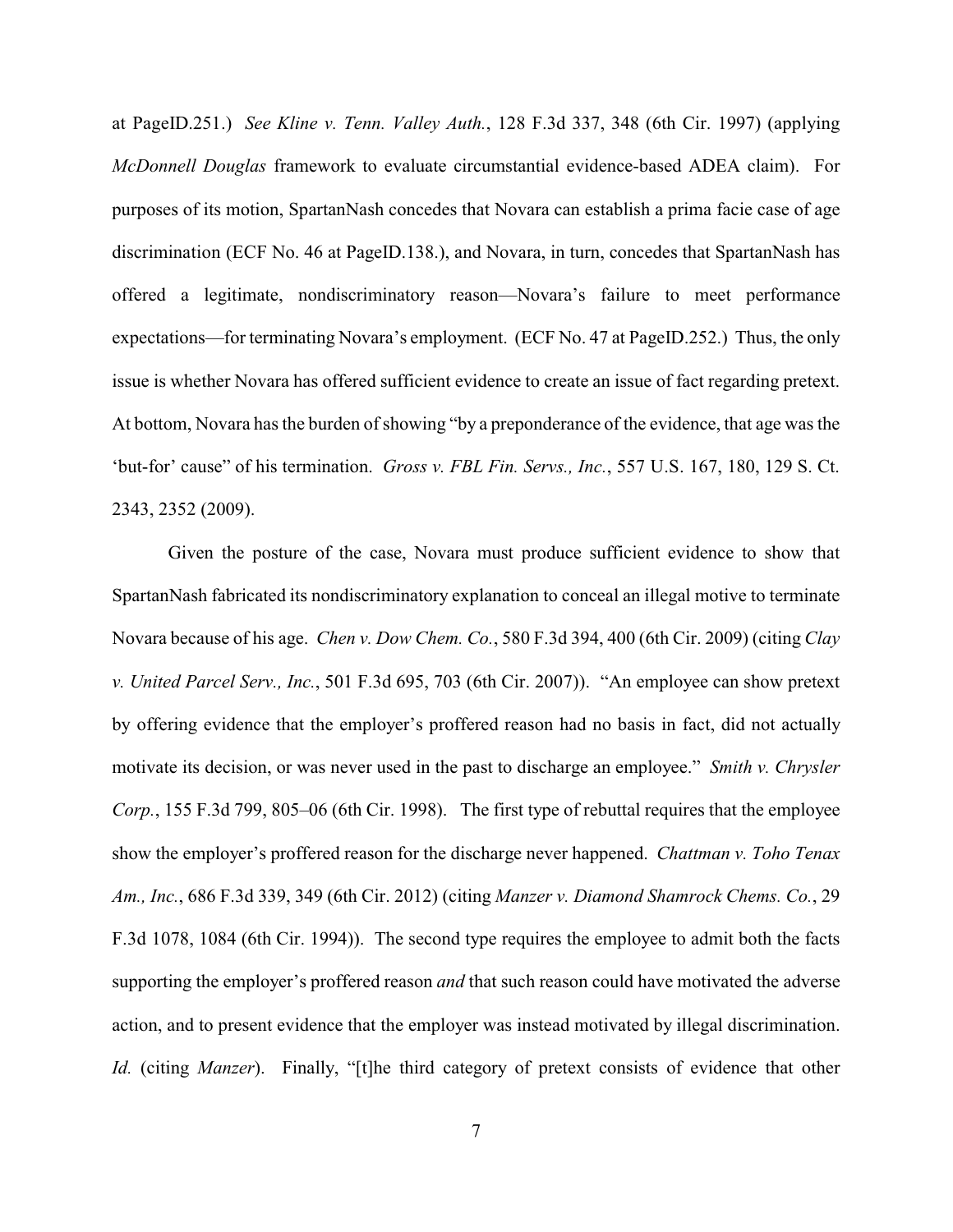employees, particularlyemployees outside the protected class, were not disciplined even though they engaged in substantially identical conduct to that which the employer contends motivated its discipline of the plaintiff." *Id.* (citing *Manzer*). Novara contends that his evidence establishes all three categories of pretext. $3$  The Court disagrees.

### **A. Novara fails to show that SpartanNash's proffered reason has no basis in fact**

Novara has not shown that SpartanNash's reason for terminating him lacks a factual basis. Novara conceded in his deposition that sales and profits are key indicators of performance for category management, (ECF No. 46-6 at PageID.176), and he admits that Bakewell's scorecard, his 2014 performance evaluation, the PIP, and the follow-up documentation accurately reflected that his sales and profits results were declining. (*See, e.g.*, ECF No. 46-6 at PageID.190, 194–95, 200–01.) Novara does not even attempt to show that Bakewell's sales numbers were false: it is undisputed that Novara was last in overall sales on Bakewell's 2014 scorecard, and his sales continued to decline into the first half of 2015. Instead, Novara offers excuses as to why he was not responsible for declining sales. For example, Novara blames SpartanNash's computerized accounting system for assigning some of his sales to other category managers. (ECF No. 47 at PageID.253.) Novara also says that Bakewell reassigned him product categories from other categorymanagers, such as pet supplies, that were already declining in sales when he received them. (*Id.* at PageID.253–54.) Novara also points out that Bakewell's 2014 end-of-the-year scorecard shows that he was not the only category manager having problems, as all category managers' sales were down across the board. (*Id.* at 254.) Even if all of this is true, Novara still has not shown that Bakewell's primary basis for criticism—Novara's poor and declining sales performance—lacked

<sup>&</sup>lt;sup>3</sup>Although Novara claims to rely on all three categories of pretext, he fails to marshal his evidence among the different categories. Instead, he takes a smorgasbord-type approach, leaving it for the Court to pick and choose what evidence might pertain to each category.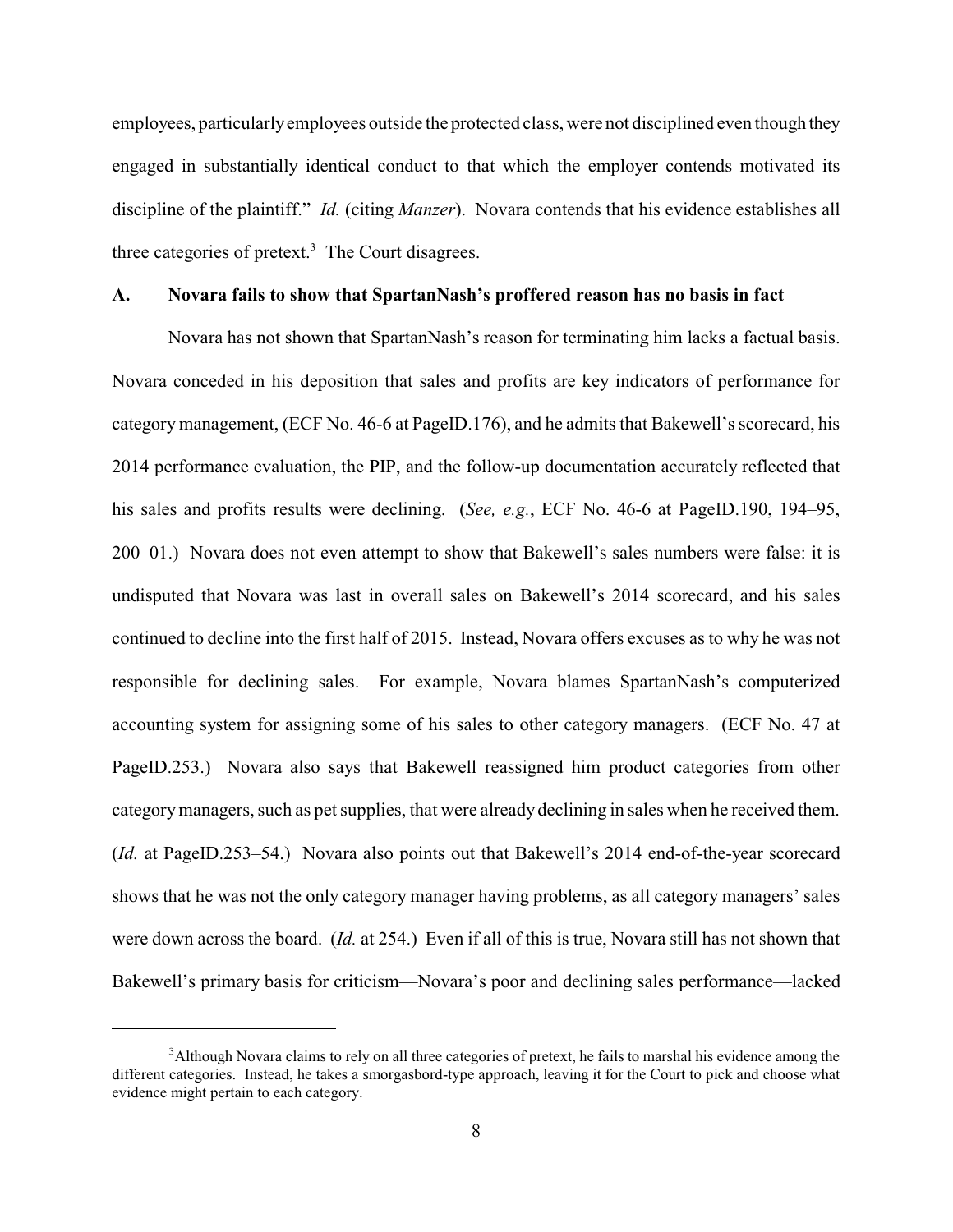a basis in fact.<sup>4</sup> Novara's excuses cannot establish pretext because "[a]n employee's opinion that he did not perform poorly is irrelevant to establishing pretext where the employer reasonably relied on specific facts before it indicating that the employee's performance was poor." *Stockman v. Oakcrest Dental Ctr., P.C.*, 480 F.3d 791, 802 (6th Cir. 2007); *see also Lefevers v. GAF Fiberglass Corp.*, 667 F.3d 721, 725–26 (6th Cir. 2012) ("Though Lefevers disputes aspects of the contents and context of the performance appraisals, his disagreement with GAF's assessment of his performance . . . does not render GAF's reasons pretextual." (internal quotation marks and brackets omitted)). More importantly, Novara offers no evidence that any of the circumstances he cites as excuses have anything to do with his age. In particular, Novara has no evidence that Bakewell assigned him categories in a discriminatory manner: he conceded that he did not know how Bakewell decided what categories to assign him, and he thought that Bakewell "was trying to balance out the amount of dollars the different category managers were doing." (ECF No. 46-6 at PageID.207.)

# **B. Novara fails to show that SpartanNash's proffered reason did not actually motivate its termination decision**

Novara does not explicitly point to evidence he claims shows that SpartanNash terminated him for a reason other than poor performance. Throughout his brief, however, Novara offers his own observations and insights about Bakewell's attitude or views on age, suggesting that Bakewell was motivated by age discrimination. Such statements include: "Bakewell would always hire the youngest person she could" (ECF No. 47 at PageID.246); "Bakewell preferred younger employees,

 $4$ Novara argues that he has shown pretext because Bakewell criticized him for numerous errors he made on a New Item form that, according to Bakewell, was a legacy Nash formthat Novara had been using for seven years. Novara says that the New Item form was actually a new form that SpartanNash adopted post-merger and that the form caused problems for the entire company. Novara argues that Bakewell's assertion that the form had been in use for seven years shows pretext because Bakewell's "seven-year use" claim has no basis in fact. (ECF No. 47 at PageID.254–55.) The argument lacks merit. Bakewell's point was that Novara was making errors on the form and had to be more careful—a fact Novara does not dispute. Moreover, the evidence shows that Bakewell's primary focus was Novara's lackluster sales performance, rather than errors he made in completing the new form.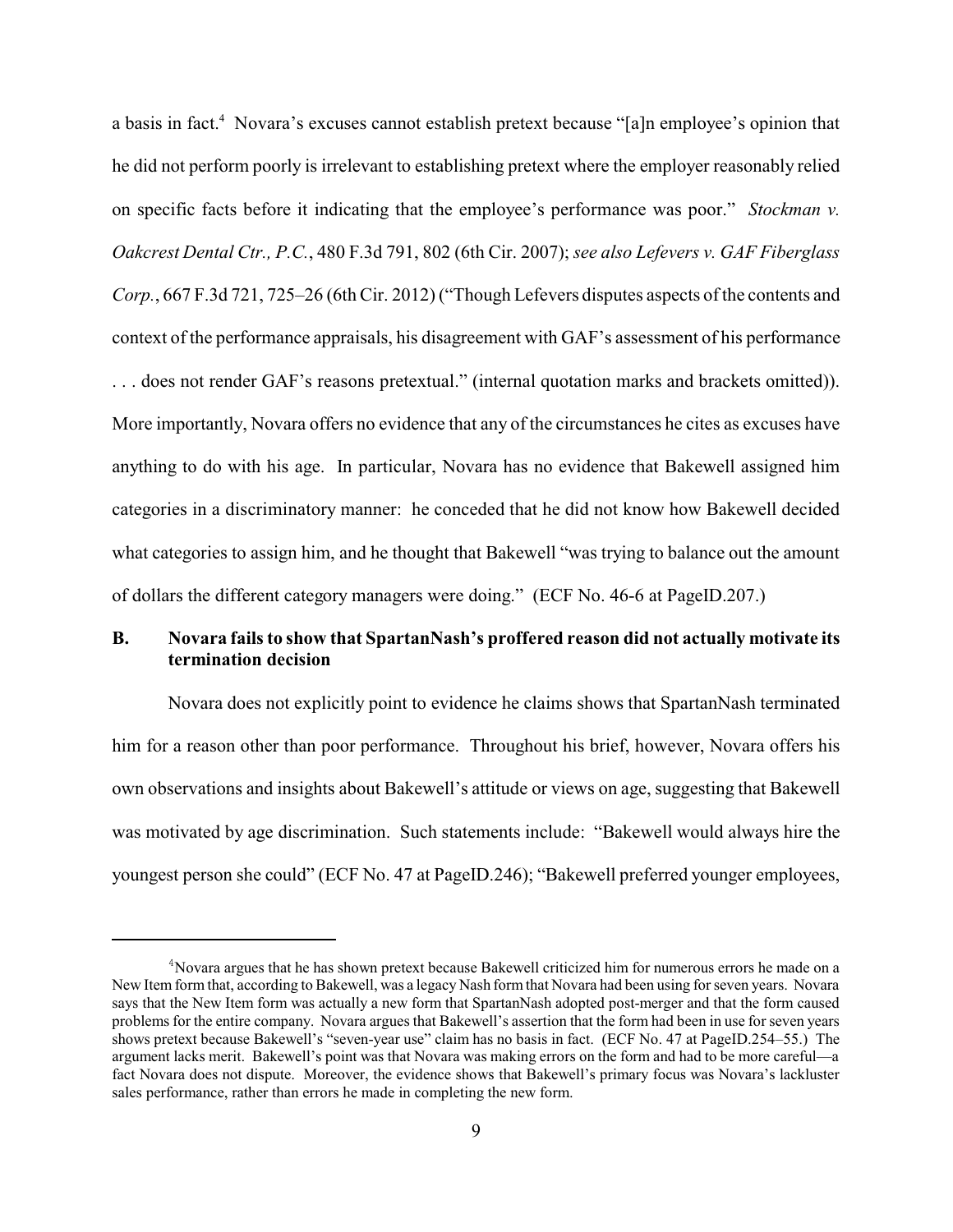and . . . believed that older employees, such as Novara, had too many personal obligations such as doctor's appointments (due to health problems) and families, making them less desirable" (*Id.* at PageID.247); and "Bakewell looked at him like he was a sick old man who could not do his job" (*Id.* at PageID.249). But Novara's interpretation of Bakewell's comments and expressions is irrelevant because he is not competent to testify about Bakewell's thoughts. As the Sixth Circuit has observed, a plaintiff "must offer sufficient evidence that a reasonable jury could find by a preponderance of the evidence that age discrimination was a determining factor in the employer's decision." *Snyder v. Pierre's French Ice Cream Co.*, 589 F. App'x 767, 771 (6th Cir. 2014) (internal quotation marks omitted). "[A]n employee's personal beliefs, conjecture and speculation [regarding his employer's bias] are insufficient to support an inference of age discrimination." *Id.* (internal quotation marks omitted); *see also Woythal v. Tex-Tenn Corp.*, 112 F.3d 243, 247 (6th Cir. 1997) ("[M]ere personal belief, conjecture and speculation are insufficient to support an inference of ... discrimination." (internal quotation marks omitted)).

The only age-related comment by Bakewell that Novara offers is Bakewell's alleged statement during Novara's 2014 performance review that "People from our generation have a hard time with computers. I do myself, but you just have to keep doing it until you get it." (ECF No. 47 at PageID.255.) This alleged statement is not evidence of age discrimination. First, nothing about this statement suggests that it was discriminatory. If anything, the statement—coming from someone close to Novara's age—expressed both empathy and encouragement to Novara for his struggles with using computers. Moreover, even if the remark could be considered discriminatory, it is not evidence of discrimination because it was "unrelated to the decision to dismiss [Novara]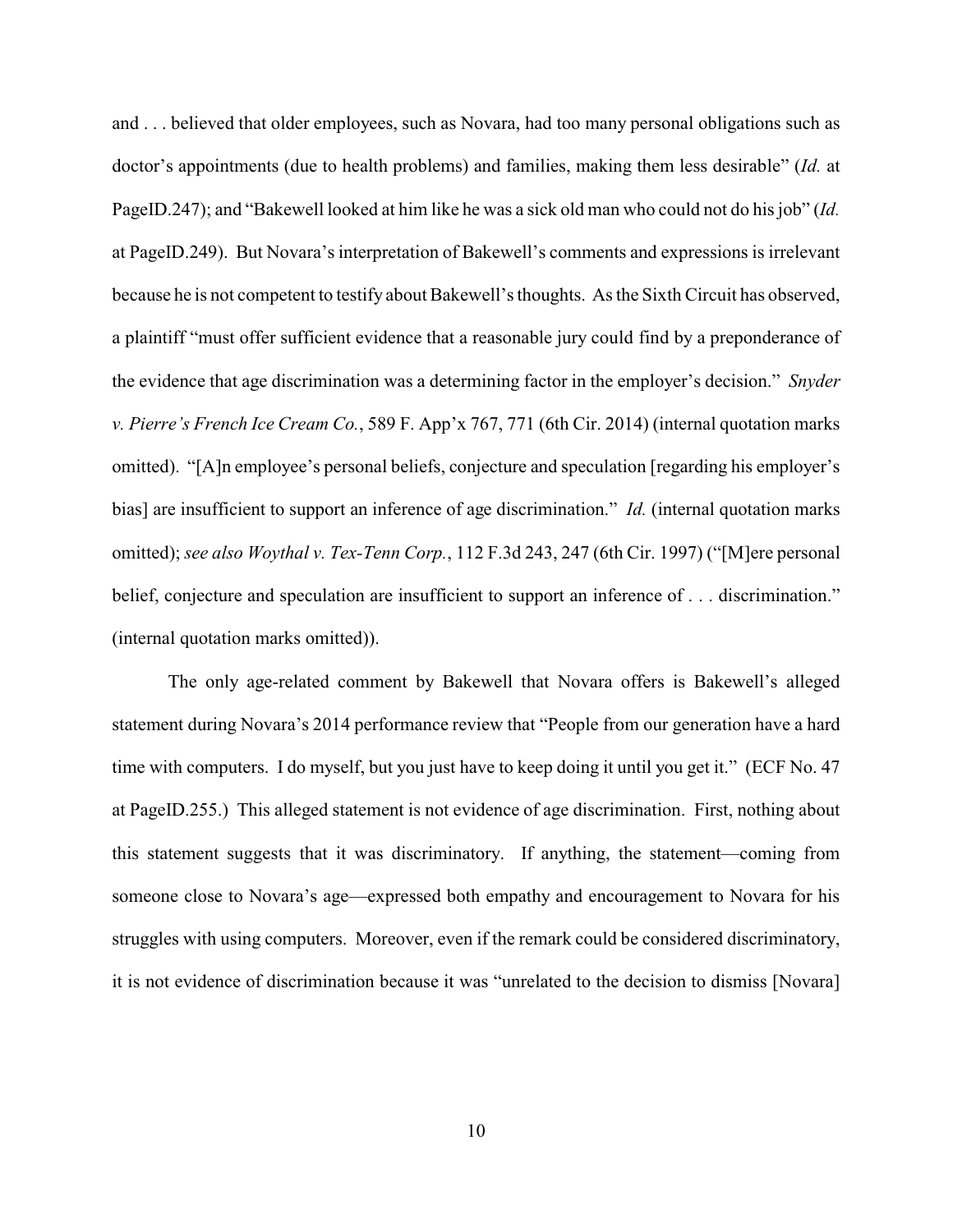from [his] employment."<sup>5</sup> *Blizzard v. Marion Technical Coll.*, 698 F.3d 275, 287 (6th Cir. 2012) (citing *Geiger v. Tower Auto.*, 579 F.3d 614, 621 (6th Cir. 2009)). Contrary to Novara's assertion, the instant case is distinguishable from *Wexler v. White's Fine Furniture, Inc.*, 317 F.3d 564 (6th Cir. 2003), in which the Sixth Circuit found that several statements by the plaintiff's supervisors that the plaintiff was essentially too old to manage a store constituted direct evidence of discrimination. *See id.* at 571–72. The supervisors made the statements around the time the plaintiff was replaced by a younger person. In contrast, Novara admits that he has no direct evidence of discrimination, and Bakewell's single statement was unrelated to Novara's termination.

Novara also points to Fossum's opinion of Novara as a top performer at Nash and a good business person, as well as Fossum's 2013 performance evaluation of Novara, as evidence of Bakewell's age-based animus. But Fossum's views were not the standard by which Novara was judged once he began working for SpartanNash and reporting to Bakewell. *See Wright v. Sears, Roebuck & Co.*, 81 F. App'x 37, 42 (6th Cir. 2003) (noting that "affidavits from prior district store mangers do not demonstrate that plaintiffs are meeting the current expectations of the position, which expectations may have changed over time or with new management"). Fossum was not Novara's boss at SpartanNash, and thus he would have no way to judge Novara's performance. Moreover, in all likelihood, Fossum and Bakewell had different management styles, expectations, and standards that influenced their views of Novara's performance. Finally, Fossum himself testified that he never heard or saw Bakewell say or do anything that led him to believe that Bakewell would discriminate, or was discriminating, against Novara or any other employee on the basis of age. (ECF No. 48-2 at PageID.409.)

 $5$ Despite conceding that he has no direct evidence of discrimination, Novara claims that Blakewell's alleged statement is direct evidence of discriminatory animus. Novara is wrong. It is not direct evidence of age discrimination.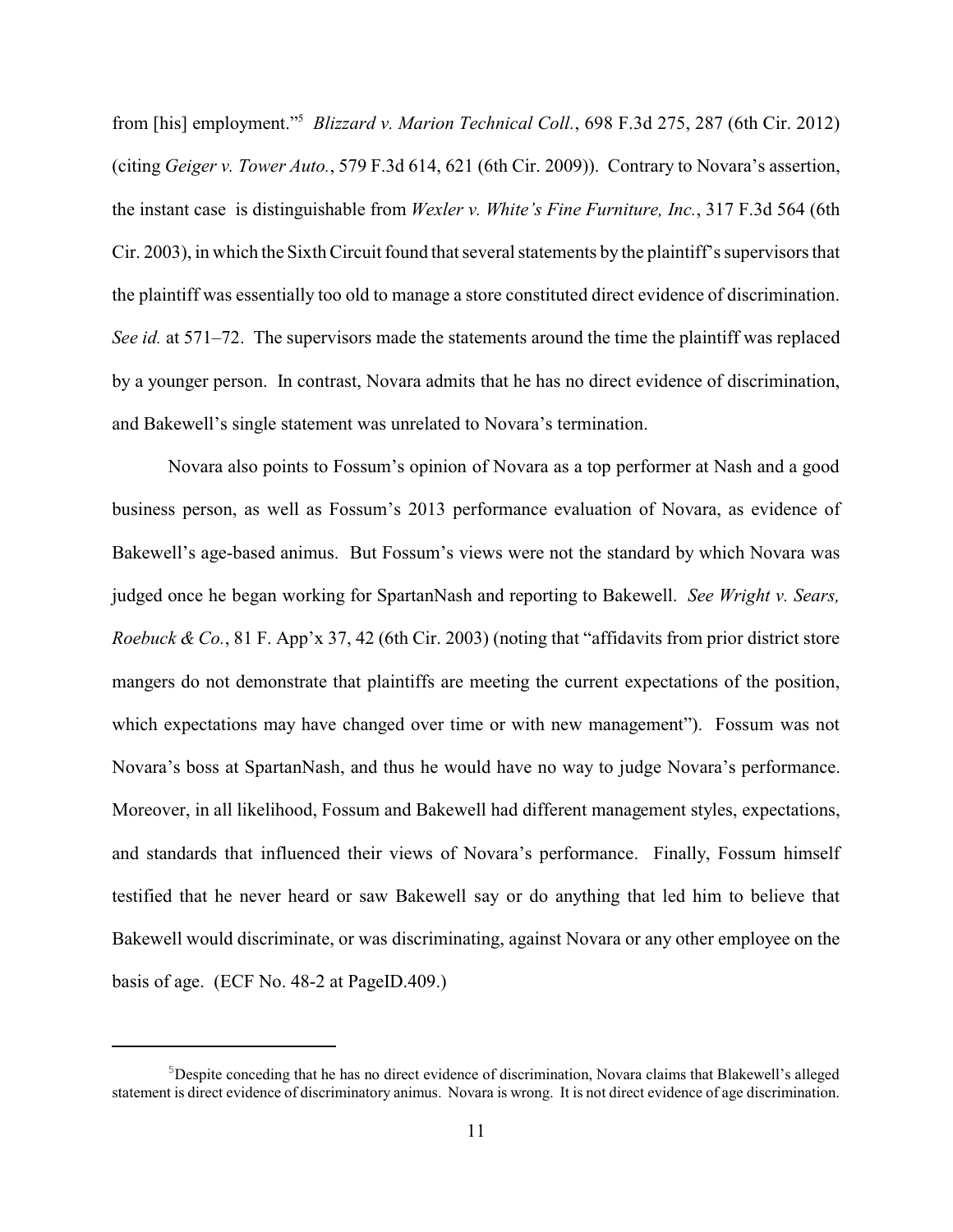# **C. Novara fails to show that SpartanNash's proffered reason was insufficient to motive Novara's discharge**

The third type of rebuttal evidence "is a direct attack on the credibility of the employer's proffered motivation for taking the adverse action against the plaintiff." *Gulley v. Cnty. of Oakland*, 496 F. App'x 603, 610 (6th Cir. 2012). To make this showing, a plaintiff may offer "evidence that other employees, particularly employees not in the protected class, were not fired even though they engaged in substantially identical conduct to that which the employer contends motivated its discharge of the plaintiff." *McKinley v. Skyline Chili, Inc.*, 534 F. App'x 461, 465 (6th Cir. 2013) (citation omitted). The plaintiff must show that he is similarly situated to a non-protected employee in all relevant respects. *Ercegovich v. Goodyear Tire & Rubber Co.*, 154 F.3d 344, 353 (6th Cir. 1998). To be similarly situated:

the individuals with whom the plaintiff seeks to compare his/her treatment must have dealt with the same supervisor, have been subject to the same standards and have engaged in the same conduct without such differentiating or mitigating circumstances that would distinguish their conduct or the employer's treatment of them for it.

*Id.* at 352 (quoting *Mitchell v. Toledo Hosp.*, 964 F.2d 577, 583 (6th Cir. 1992)).

Novara does not expressly identify any employees whom he claims were similarly situated to him. To the extent Novara claims that Nino and Kowalski were similarly situated to him, the Court disagrees. Unlike Nino and Kowalski, Novara was the highest paid and most experienced category manager in Bakewell's group. By his own admission, Novara "had more experience than everybody in the department combined." (ECF No. 46-6 at PageID.212.) Bakewell therefore had good reason to expect more, including better sales results, from Novara. In addition, Novara fails to show that either Nino or Kowalski engaged in the same conduct but was not discharged. Novara's argument that Nino engaged in similar conduct because she cost SpartanNash between \$500,000-600,000 in sales when she was unable to get a new vendor for SpartanNash's book and